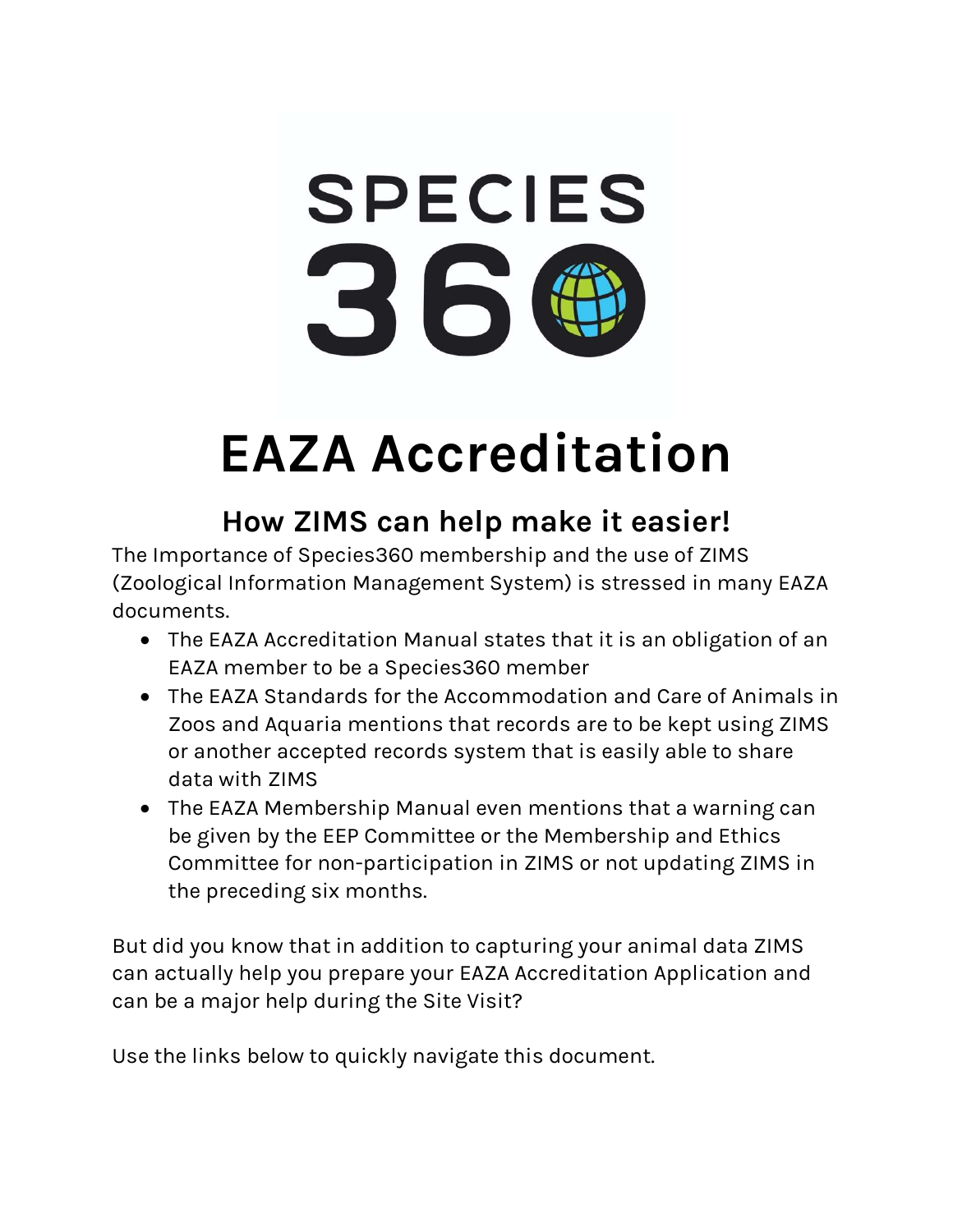## Preparing the Application

General Information – Staff Animal Care – Veterinary Care/Nutrition Animal Care – Accommodation/Contact with Animals Species360 Membership Zoological Collection Safety and Security Conservation and Sustainability Research

## During the Site Visit

Animal Care Zoological Collection Safety and Security **Conservation** 

## Preparing the Application

## General Information – Staff

Questions 19 and 20: Please indicate the number of permanent (19)/seasonal (20) staff

employed by your institution in each category

 Use the Staff grid under My Institution. You can easily search by Job Types such as Curator, Educator, Horticulturist, Registrar, Veterinarian and Zookeeper/Aquarist (that's just a few of the Job Types available).

## Animal Care – Veterinary Care/Nutrition

Question 29: Are the condition and health of all animals in your collection checked every day by appropriate staff?

 Use the Husbandry Log Template to capture this information. If you set up Templates by Team or work string and use the checkbox option (Yes or No) your Staff can quickly capture who did a health check. The Care and Welfare module can also be used to capture this information. Both the Husbandry Log Templates and the Care and Welfare module are optimized to work on mobile devices, making it easy to capture the information during the morning rounds.

Question 32: Does your institution undertake routine examination, including checks on parasites and zoonotic diseases and a programme for preventive medicine, including vaccination?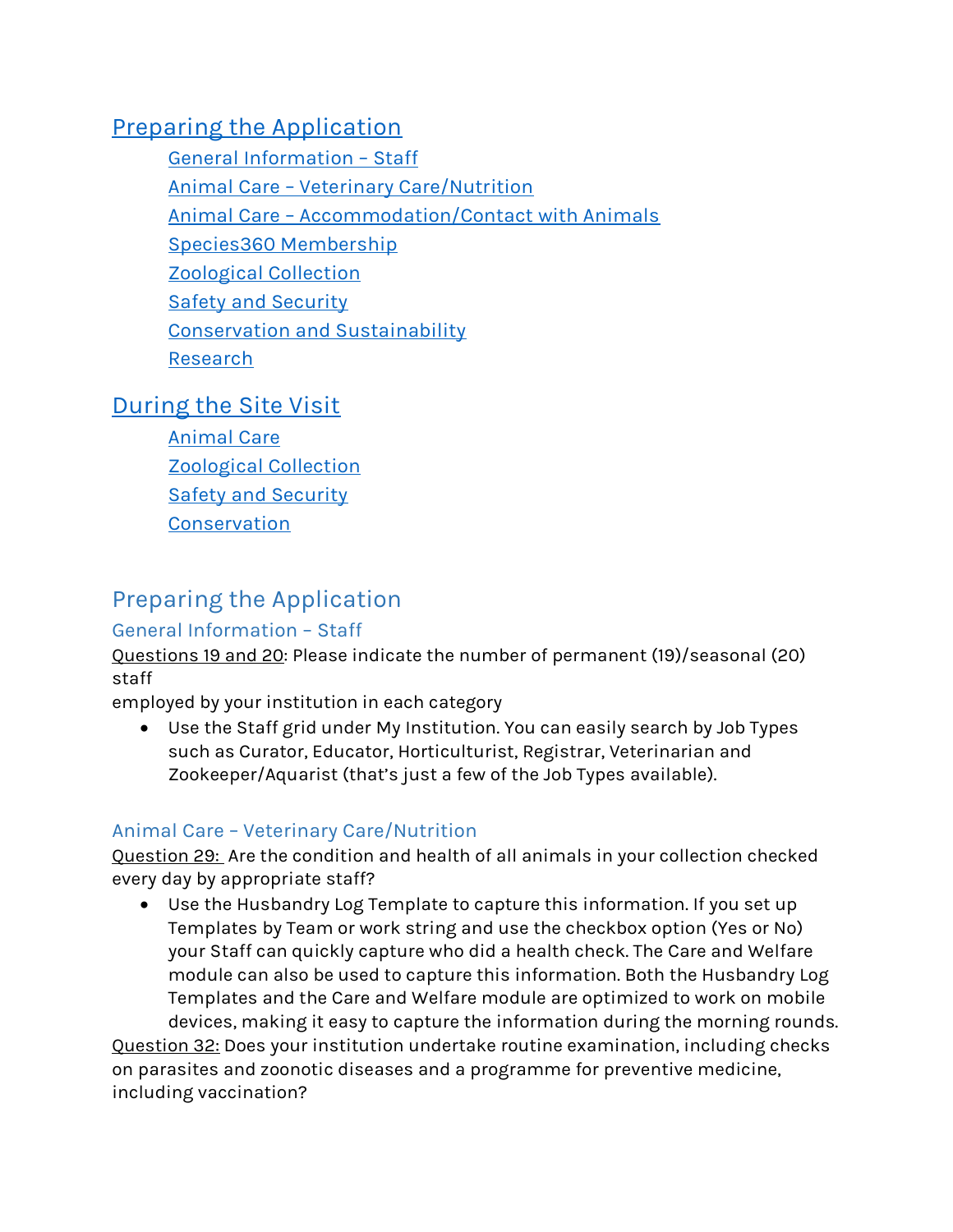Using the ZIMS Medical module you can find all Samples taken and Prescriptions/Treatments given.

Question 33: Are antidotes to potentially toxic veterinary products kept either at your institution or at the local hospital?

 This information could be recorded in the Pharmacy Inventory for easy retrieval.

Question 35: Is chemical equipment used for sedation / anaesthesia kept on premises?

 This question could also be answered using the Pharmacy Inventory. Question 37: Is a post-mortem examination (necropsy) generally performed on every vertebrate mortality?

 The Transaction Report could be run for Deaths at the Vertebrata level and compared with the Necropsy records at the Vertebrata level to provide this information.

Question 38: Are records of all performed post-mortem examinations kept on file by your institution or the consulting veterinarian?

ZIMS captures all the Necropsy records and is easily searchable.

## Animal Care – Accommodation / Contact with Animals

Question 42: Does your institution provide animals with environmental and behavioral enrichment?

 The Enrichment module captures all the Enrichment Item used and what animals they are assigned to. The Enrichment Sessions capture the animal's response to the Enrichment.

## Species360 Membership

Question 48: Is your institution a member of Species360?

Yes!!!

Question 49: Species360 Mnemonic and Number

 This information can be found in the Institution Basic Info grid under My Institution.

Question 50: What percentage of your animal collection is registered with Species360?

 Hopefully you can say 100%. If not, compare your ZIMS inventory with your total inventory count.

Question 51: Are all of your institution's holdings of endangered, CITES I, EEP and ESB species are registered with Species360?

 Run an Inventory Detail Report and select CITES I filter. If you use the Management Plan grid you can capture all the EEP and ESB animals.

Question 52: Do you regularly submit your data to Species360?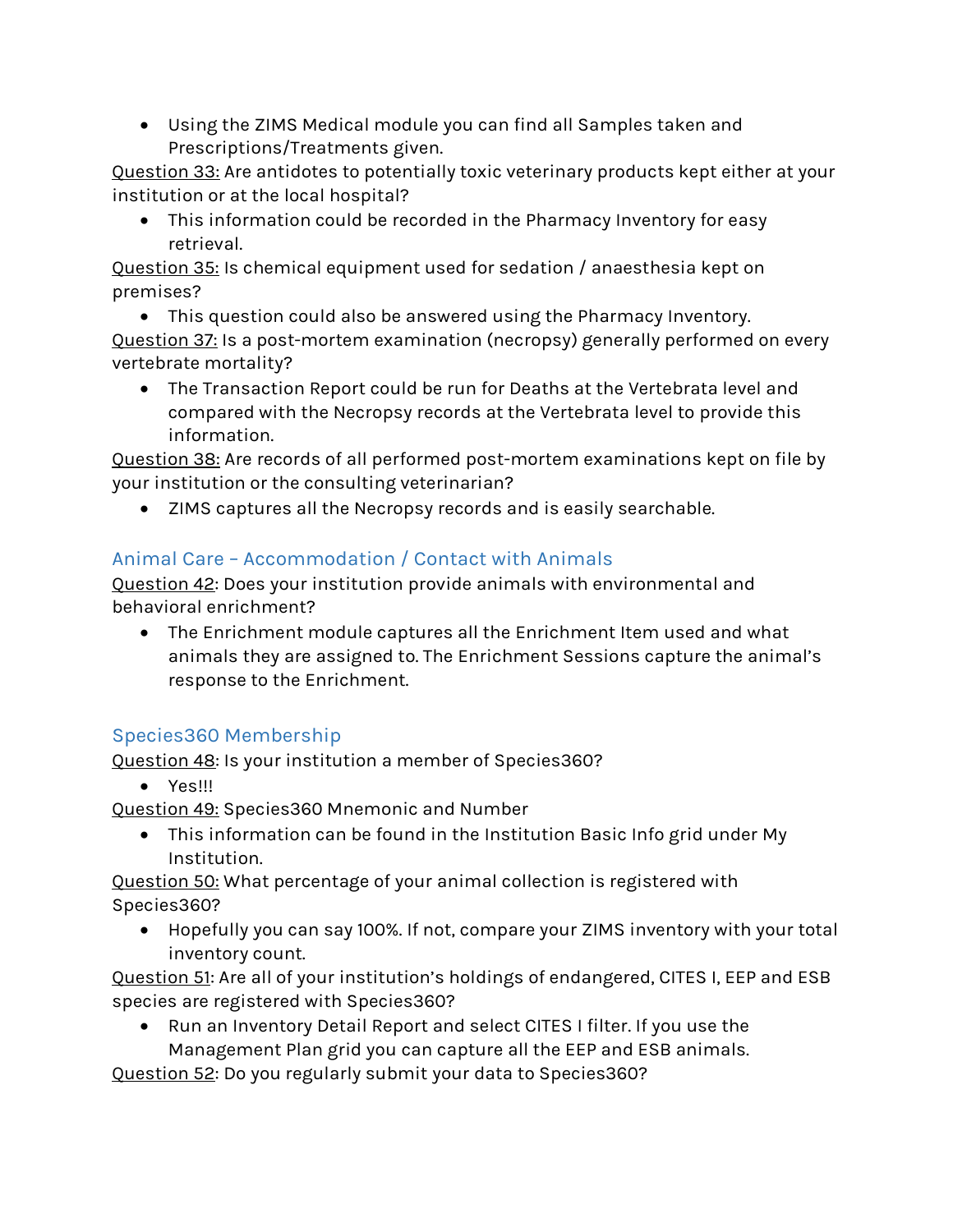You can use the Species360 Member Data Currentness map found in Institution > Data Management to see if you entered data recently, or at least within the month. In addition, you can reference the Staff Transactions Statistics in My Institution > Institution Statistics tab for transactions entered by specific Staff during the past month.

## Zoological Collection

Question 56: How many species do you hold in your institution?

 Because this is asking only for species physically at your institution, run a Detailed Inventory Report for a single date (probably the date you submit the application) and check Include Animals Owned and Onsite and Include Groups. Tally the Institution Inventory Taxonomic Summary display at the end. Keep in mind this will capture any species with group counts that are 0.0.0 so you may want Close Out those records first.

Question 57: How often are records brought up-to-date?

 My Institution > Institution Statistics > Staff Transactions Statistics will display who has entered data in the last 1 day, last 7 days, last 15 days and last 30 days.

Question 59: Does your institution use a reliable individual animal identification system?

 An easy way to see what identifiers are being used is to run an Advanced Animal Search for your Current Animals and customize the columns to include physical Identifiers. Logical Identifiers cannot be considered reliable because they cannot be seen and are easily confused.

Question 63: Are any of the animals in your collection a part of a training and/or behavioural display programme?

 Do an open search for Training Definitions. All the behaviours being trained will display with a count of number of animals being trained that behavior. The animal count is a hyperlink to a results grid where you can open the individual record and view the Sessions.

## Safety and Security

Question 69: Have there been any major animal escapes in the last five years requiring tranquilisation or medical treatment?

 Run a Transaction Report > Dispositions > Missing > Escape report for the past five years and open any records found to view details. If an animal escapes its enclosure but remains within facility grounds, that may have been recorded in a Note, so you can also use a Note Retrieval Report.

## Conservation and Sustainability

Question 78: Does your institution participate in one or more EEPs?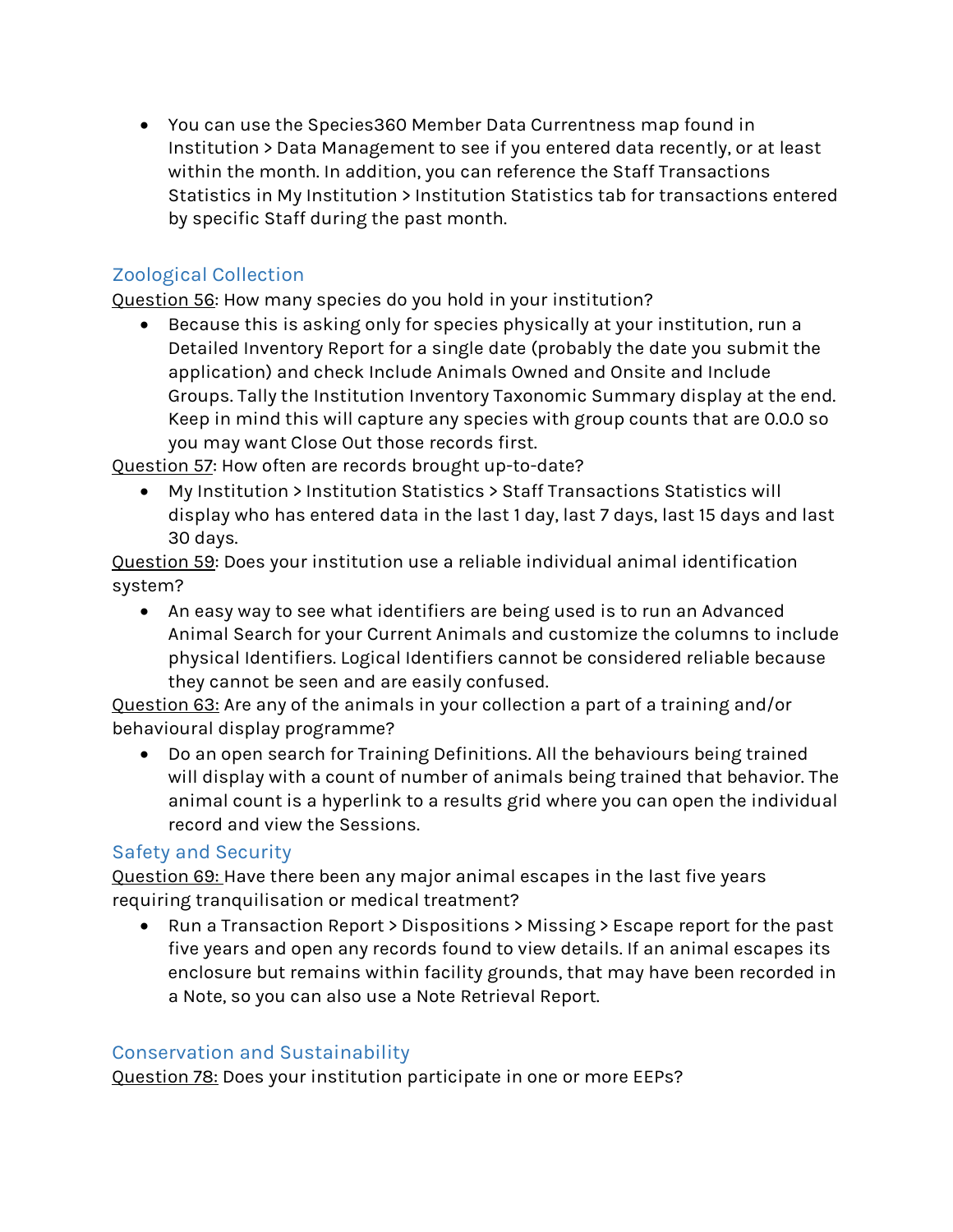This information can be captured in the Management Plan grids and easily found in an Animal Advanced Search.

Question 79: Which species at your institution are included in national and/or international studbook?

 The Basic Info area in an animal's record displays any studbooks for the species. In addition, the Taxonomy module has a grid for Studbook Keepers.

## Research

Question 92: Did your institution carry out or support scientific research projects during the last three years?

and

Question 94: Are the results of research projects published or otherwise disseminated to the professional and scientific community?

• In addition to your own or cooperative research activities, your data, unless everything is in a Local Collection, is contributing to the ZIMS global database that is used by theSpecies360 Conservation & Research Team. Specifically, the Species Knowledge Index helped to fill in the gaps for critical data missing in 98 percent of known terrestrial vertebrates.

## During the Site Visit

## Part 3 - Animal Care

## General Animal Welfare

- Question 30: Does the institution have a proactive animal welfare policy?
	- o Although not a Policy in itself, showing them all the data that you have collected using the Care and Welfare module will confirm that you are following your Policy.

#### Veterinary Care

- Question 35: Does the institution maintain up-to-date records on the health of the collection? Does the institution utilize ZIMS Medical?
	- o Open the Medical module and show them all your records.
- Question 39: Are controlled animal drugs safely kept under lock and key with limited access by authorized persons only?
	- o Open the Pharmacy Inventory and do a search for all your Regulated Drugs, then show them where they all are safely stored.
- Question 43: Does the institution regularly perform necropsies?
	- o Do a search for Necropsies for the past year. Open some records if requested.

Animal Enclosures

 Question 57: Do the water quality methods and controls programme appear to be adequate for the aquatic exhibits?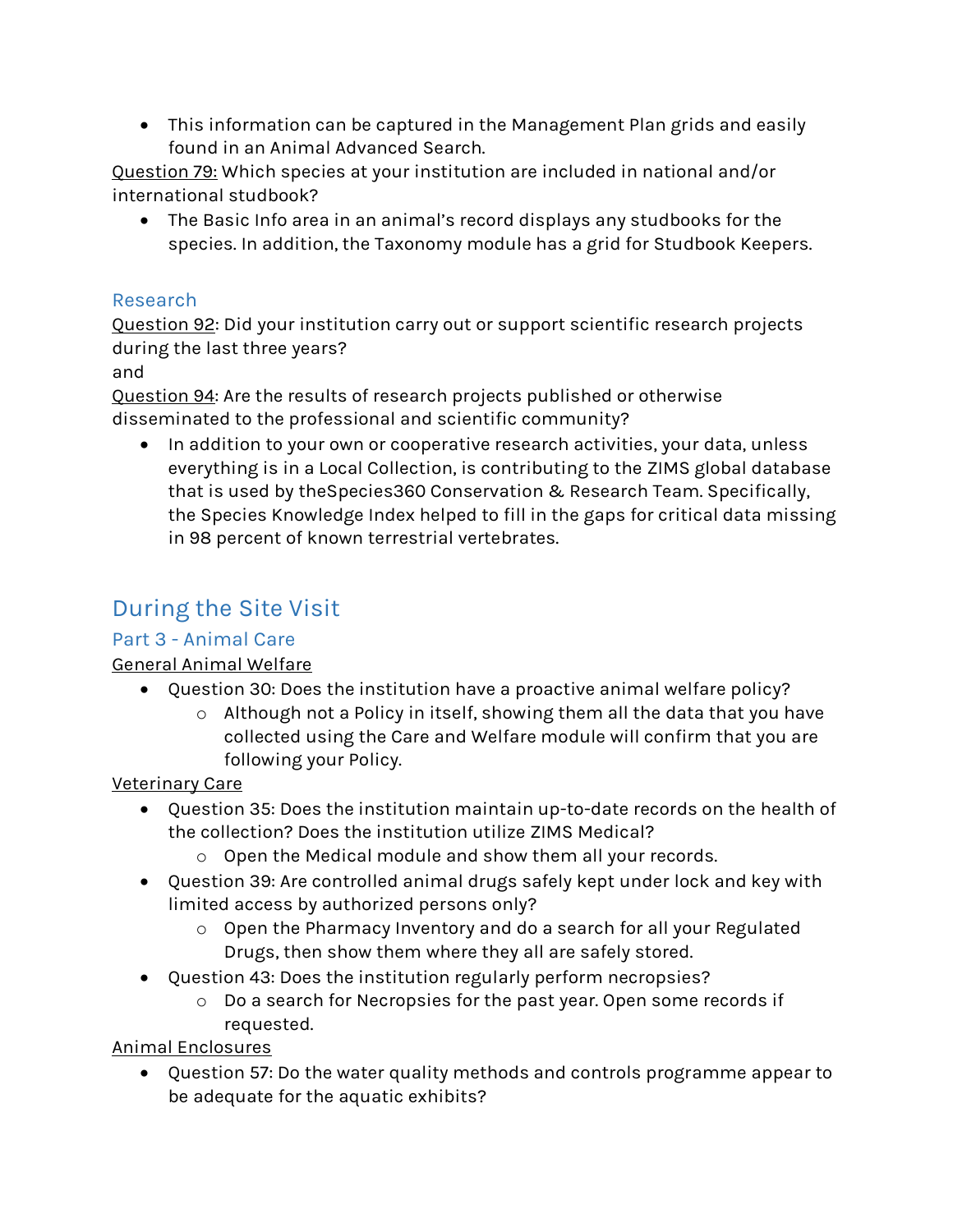o Show them the Measurement Range Templates you have created. Open an aquatic enclosure > Water Quality grid and show them how you have set up email notifications for out-of-range measurements.

## Enrichment and Equipment

- Question 58: Is species appropriate enrichment built into the day to day animal care and is there evidence that it is taking place?
	- o Open the Enrichment grid for an animal. Show them the Enrichment Items assigned and the Sessions recorded.
- Question 59 Is Enrichment evaluated for success?
	- o Select View/Edit in the Sessions column and show them the Rating column entries.
- Question 61: Do enrichment programmes include a range of Enrichment Categories?
	- o Do an open search for your Enrichment Items and show them the various Categories.

#### Training

- Question 65: Is there an animal training programme at the facility? If Yes, are the training sessions tracked for success?
	- o Open the Training grid for an animal and select to View/Edit Sessions. Show them the Rating column.
- Question 67: Does the animal training promote positive animal welfare through cognitive stimulation, positive social interaction, aid in husbandry or health checks?
	- o Do an open ended search for Training Definitions module and show them the various Descriptions.

## Nutrition

- Question 74: Is food and drink provided in such a way that: 1) It meets the needs of the animal (e.g. time and frequency of feeding, 2) It meets the behavioral needs (e.g. placement)?
	- o Open a Feed Log record for an animal. Show the times fed and Feeding Method for various types of food.

Visitors & Contact with Animals

- Question 76 1) Are they (animals used directly as part of a visitor contact/educational programme) housed in a designated education area?
	- o Show your Enclosure Tree set up with separate area (s) for education animals. Open an Enclosure and view the Occupants.

## Part 4 - Zoological Collection

## Animal Records

 Question 80: Is the institution using ZIMS? Are records of all animals entered into ZIMS?